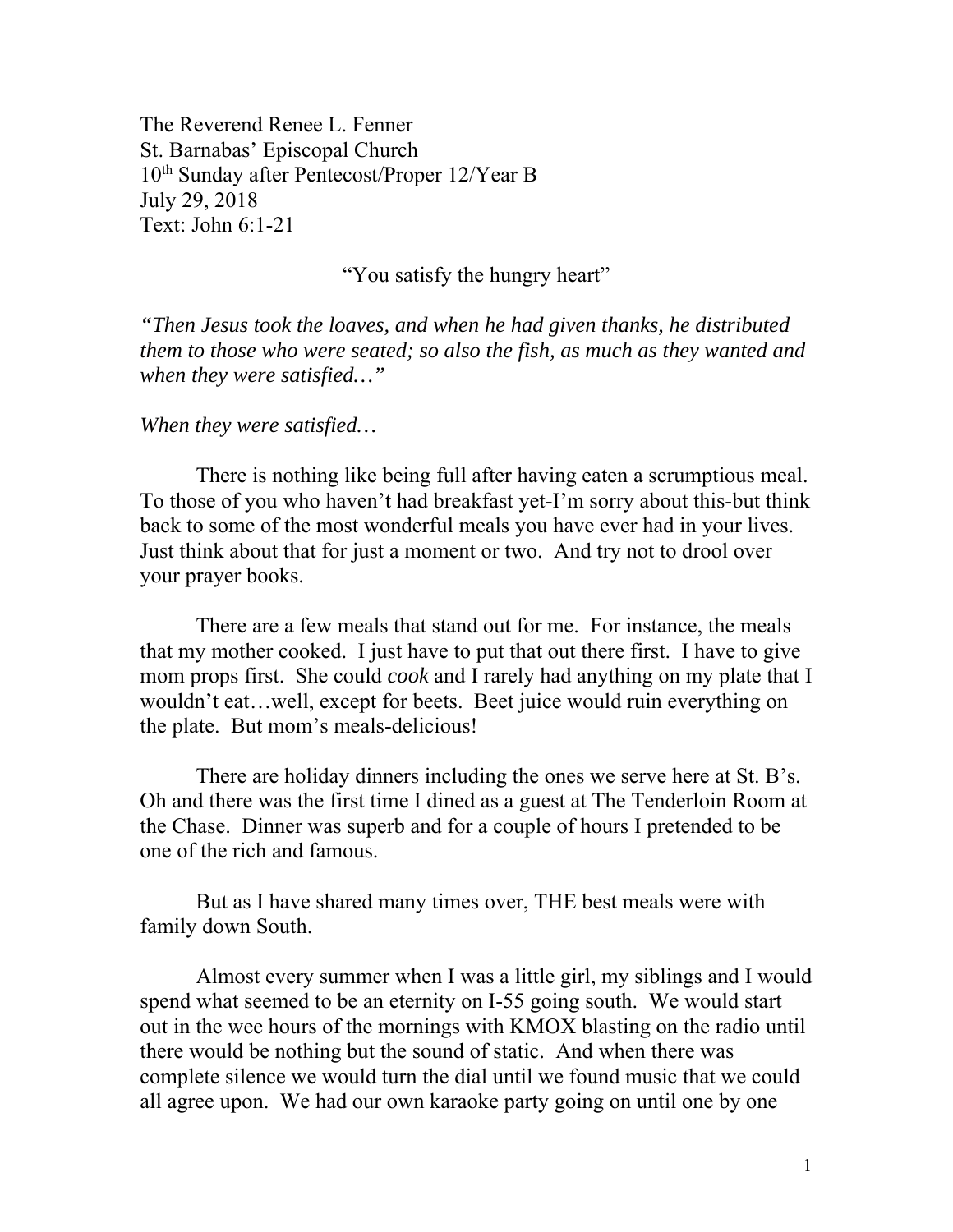everyone but the driver would get in a little snooze. As the sun came up our stomachs also awakened and called out 'Feed me.' Unlike these days when it is sometimes more convenient to pull off the road and drive through a fast food lane, we always packed a cooler full of sandwiches, snacks, and cold drinks. We would eat until we were satisfied and then sometimes nod off again. And then after what seemed like hours and hours we would finally hit the I-10 and we knew we were closing in on our destination, Bay St. Louis, MS.

 Food was never scarce once we got to my aunt and uncle's house. After initial hellos to family and neighbors, pots and pans were immediately pulled out and soon the wonderful aroma of food cooking on the stove would begin to fill the air. And we would say a blessing in thanksgiving for safe travels and for the food set before us and eat until we were satisfied. And that was only the beginning of the huge meals that would be prepared at least twice each day, sometimes for a dozen or two dozen and more people depending on the day's activities. With true Southern hospitality, there were platters of food to be had morning and evening, platters of eggs, sausage, ham, grits, toast, and homemade biscuits. And platters of smothered cabbage, fresh corn on the cob, green beans, potato salad, fried or baked chicken, pork chops, gumbo, the boiled crab we caught on any given day and copious amounts of shrimp prepared in various ways because back then they never costed more than \$2-\$3 a pound. (Anything over that was just "plain wrong" my aunt used to say. Ah, food, glorious food!

 Our lectionary switches over to the Gospel of John and we hear the story of Jesus preparing a meal. It was quite the feast and didn't require a jaunt to the nearest Piggly Wiggly-no snapping of green beans, no peeling pounds of potatoes, no shelling and deveining endless shrimp, or risking the smart pinch of live crabs going into huge pots of seasoned water. But it was a great and unexpected meal. With five barley loaves and two fish, all ate and were satisfied, so wrote John. And there were twelve baskets left over.

 The feeding of thousands is told in each of the four gospels, each one telling it in the writer's own way. It is one of Jesus' best known miracles perhaps because of its multiple telling and perhaps because it impacted so many.

 Just like in last week's gospel from Mark, John says that Jesus' healings had drawn a large crowd. They have witnessed Jesus healing the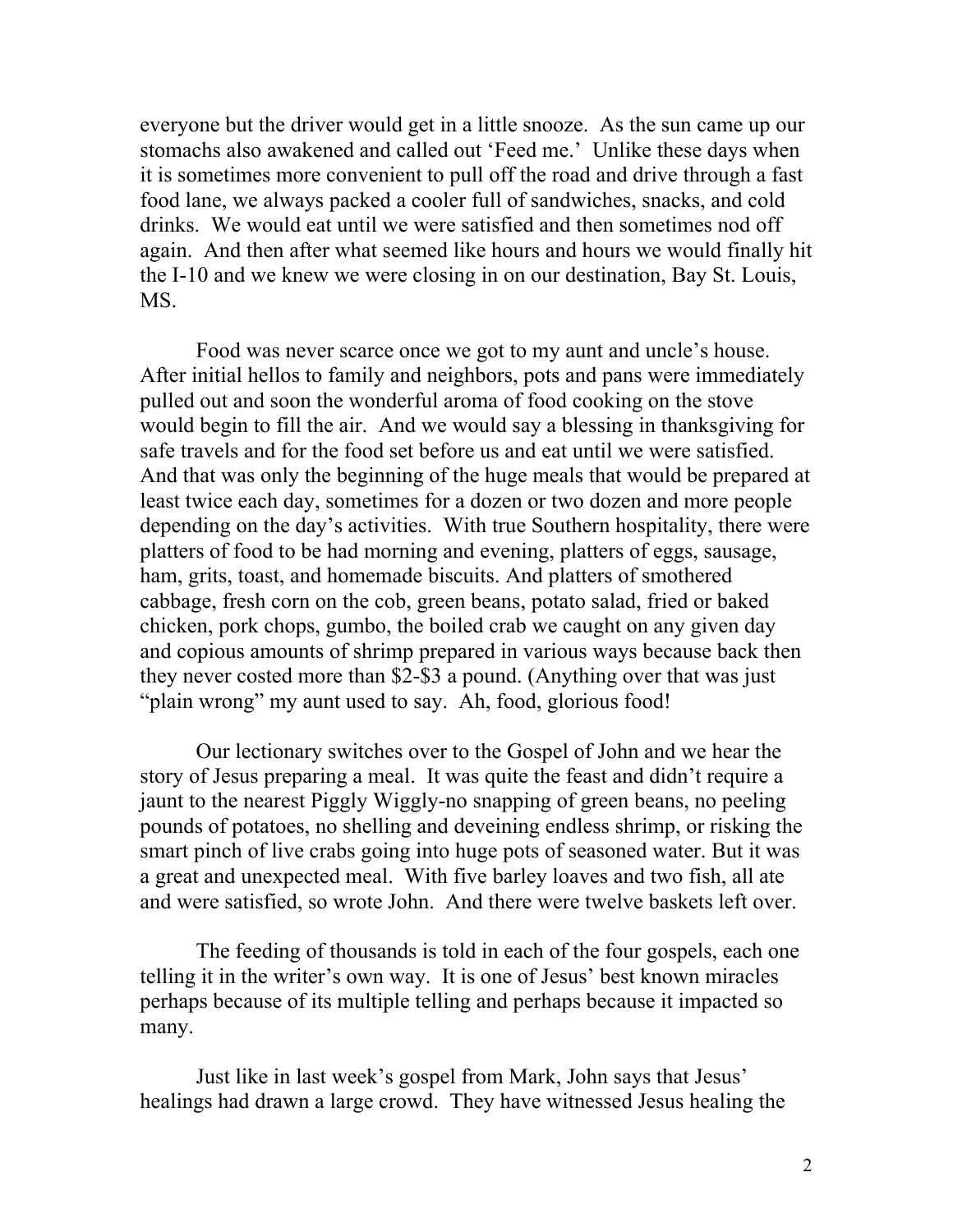sick among them, teaching and preaching, and making the wounded whole. Going up a mountainside with his companions, Jesus looked with compassion upon the crowd and it was late. He turned to Philip and asked, *"Where are we to buy bread for these people to eat?"* Jesus already knew what he was going to do. He had his way of testing folks. Of inviting people to think outside the box. Of nudging selfishness into Kingdomgiving mode. Of helping people realize that with compassion for the other there will always be more than enough. That scarcity does not have to be the way of the world. There is plenty for everyone.

 You and I are blessed to have the opportunity to buy groceries and prepare food for ourselves and our families, or to dine out if we so choose. I would suspect that there may be a few of us that have seen lean days at one time or another. Few of us may never have known or will ever know true hunger or wonder where our next meal was coming from like so many in our communities and throughout the world. There are those of us who believe that there really are enough resources and innovations and scientific breakthroughs to feed and clothe and take care of the basic needs of all God's people. There really is enough when we think less of 'I and me' and more of 'us and we'. There is enough, when we are willing to share what we have. Maybe this is how the five thousand were fed that day.

 As I think back, it wasn't just the food and the delicious-ness of it all but the sharing of it. Most evenings as tables were being set, there was always someone who said to my aunt, "Mama, I told so and so the next time we made this or that, I would save them some." And without hesitation, a plate was made and set aside. Even better was, "So and so, come get this plate and take it down to so and so's house and we will eat when you get back. Hurry on now!" "…we will eat when you get back…" There was always enough to share.

 As I began my sermon, I asked you to consider the wonderful meals you've had in your lifetimes. And I wonder if anyone considered the feast we share Sunday after Sunday.

Today like every Sunday, we gather to hear the Word of God and to partake in a sacred meal at the Lord's Table where all are invited. Just as Jesus shared a small boy's simple meal of loaves and fishes, he shares with us his special gift of spiritual food, his Body and Blood-food meant to feed